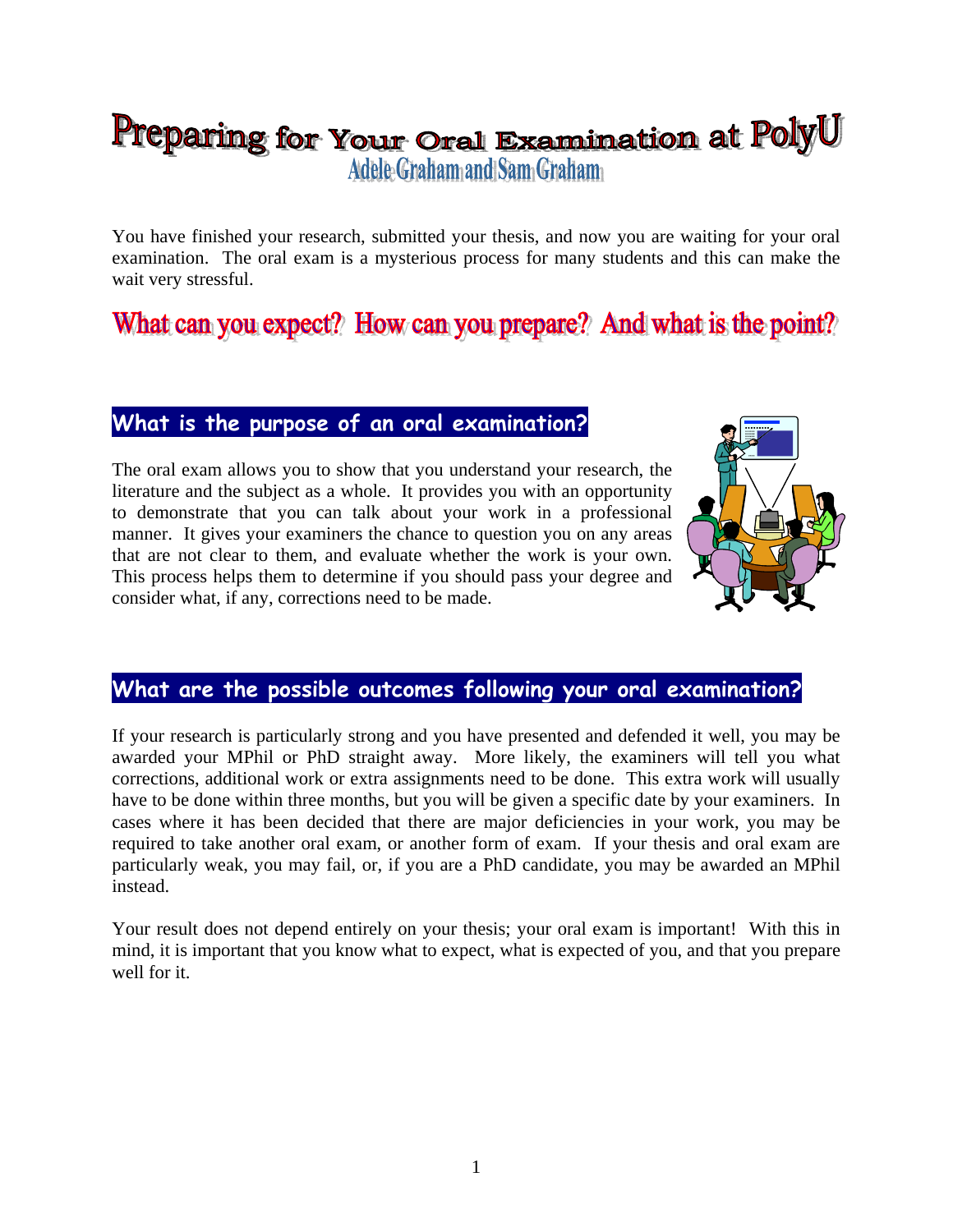# **Who comes to your oral examination?**

The following people will be at your oral exam:

- ☺ The Chairman of your Board of Examiners. He or she will be a senior member of PolyU.
- ☺ Your Chief Supervisor and two external examiners. For PhD oral exams, your overseas external examiners will be in attendance. For MPhil oral exams, your overseas examiners will not attend, but their comments are represented through correspondence.
- ☺ Other PolyU academic and research staff, research students and guests invited by your department.

# **What happens?**

Oral exams at PolyU usually last for about two hours. There are several stages and the sequence is determined by individual Board of Examiners.

- Discussions by Board of Examiners.
- $\Theta$  You will present your work to the examiners and others in attendance.
- $\Theta$  The examiners and guests will ask questions. Guests' questions will be directed through the Chair.
- There will be a session involving further discussion between you and the examiners. Whether it is open or closed will depend on the policy adopted by the Faculty/School with which you are affiliated.
- The examiners will discuss your work in private. You will wait outside.
- $\odot$  You will be called back into the room to be informed of the result and the examiners' recommendations.

# **How do you prepare?**

#### *Review your research*

You will be examined on your research, so it is of absolute importance that you know your work inside out!

The best way to do this is to reread your thesis from cover to cover, starting at least a few weeks before your oral exam. When you do so, keep an eye on the following:

- ? What have you researched? What have you demonstrated or argued?
- ? What contribution have you made to the field?
- ? What is your methodology?
- ? Which areas of the thesis are particularly pivotal or important? Marking these sections (with Post-it notes, for example) can help you if you want to refer to them in your oral exam.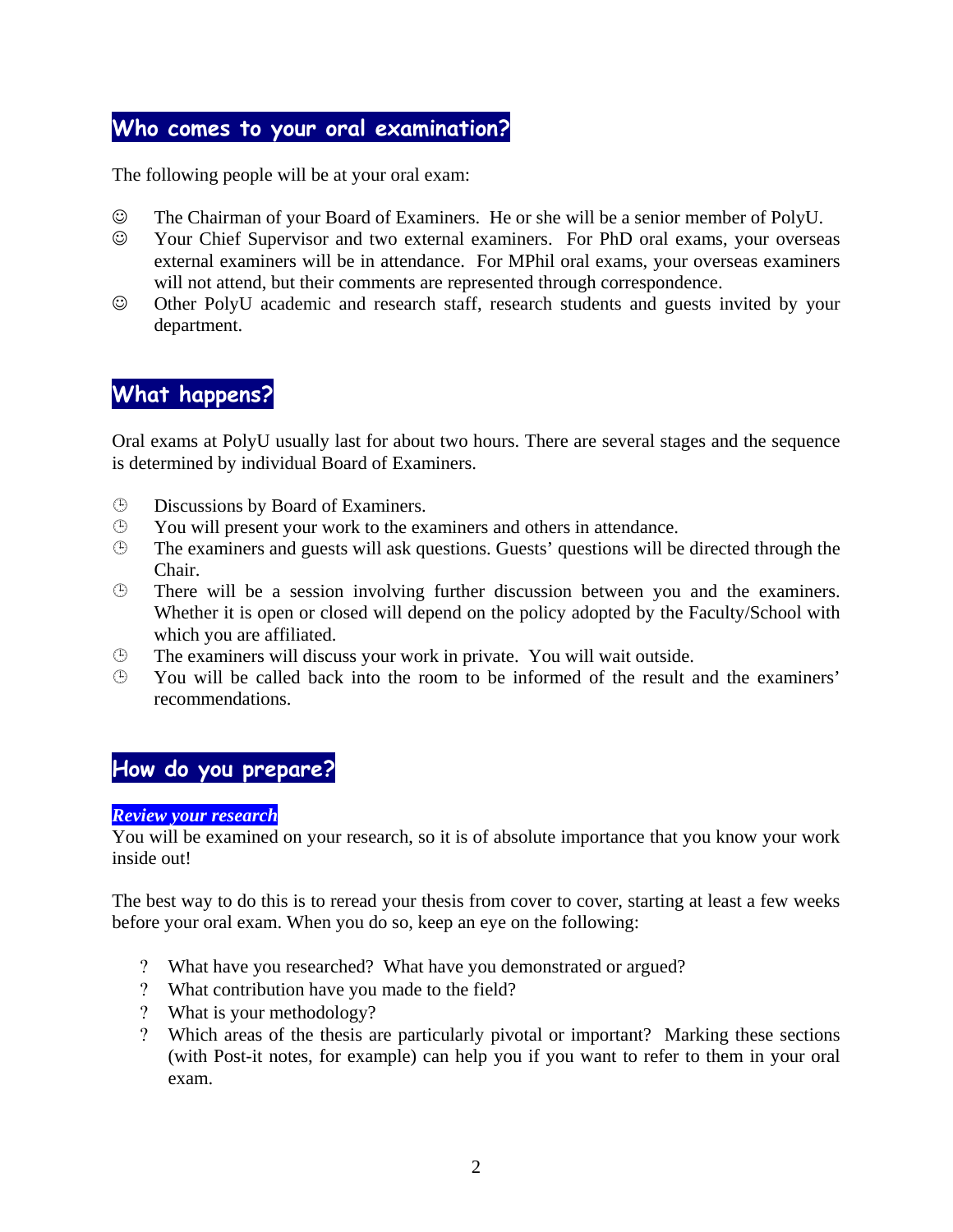- ? What are the weaker points of your thesis? What might you do differently if you were to start again or were to conduct similar research? Which parts might be considered weak? What will you say if these areas are questioned?
- ? Is there anything that is not in the thesis, such as raw data, that might be useful in the oral exam? You can bring these things to the exam.
- ? What are your most important references?

It is worth refreshing your knowledge of the key literature. Your examiners might refer to the literature that you cite, or even other literature. It is very useful if you can talk about that literature and its relation to your work. Keeping abreast of developments since your submission is also important as you may be asked how your work relates to these developments.

Understanding the style and professional interests of your examiners can be very useful. Reading some of their papers and learning about their research interests will help you understand their perspectives and how you can best defend your work. Particularly attend to their comments and questions that are released to you, usually no later than a week before your oral exam.

If you have already exposed your work to criticism through seminars or publications, think about any challenges or criticisms you faced. Have these been addressed? Will you be able to adequately address them in your oral exam?

#### *Practise your presentation*

Board of Examiners' Reports reinforce how important it is to get some practise in presenting your work.

Mock oral exams are very useful for preparation. It is best, if at all possible, to have someone other than your supervisor conduct a mock exam – they need only read your abstract, introduction and conclusion. PolyU recommends that you have a mock exam, so do not be scared to ask your supervisor to help arrange one. You can also learn about how to perform effectively by attending the oral exams of other people in your department.

#### *Extract from BoE report*

"The performance of the [PhD] candidate during the oral examination was very satisfactory. Her presentation was carefully prepared, well organised, clearly delivered, with fluent English, proper visual aids, and good style. The materials were well chosen, the pace of presentation was under good control, and the BoE was very impressed with that."

In your own exam, you will only have about

30 minutes to present your work. Your examiners will be looking to make sure that you have a clear understanding of the work that you have done. Therefore, you have important decisions about what to put into your presentation and what to leave out. Will you provide an overview? Or might it be better to focus on the highlights? Talk about this with your supervisor. Attend the oral exams of other people in your department and learn from them.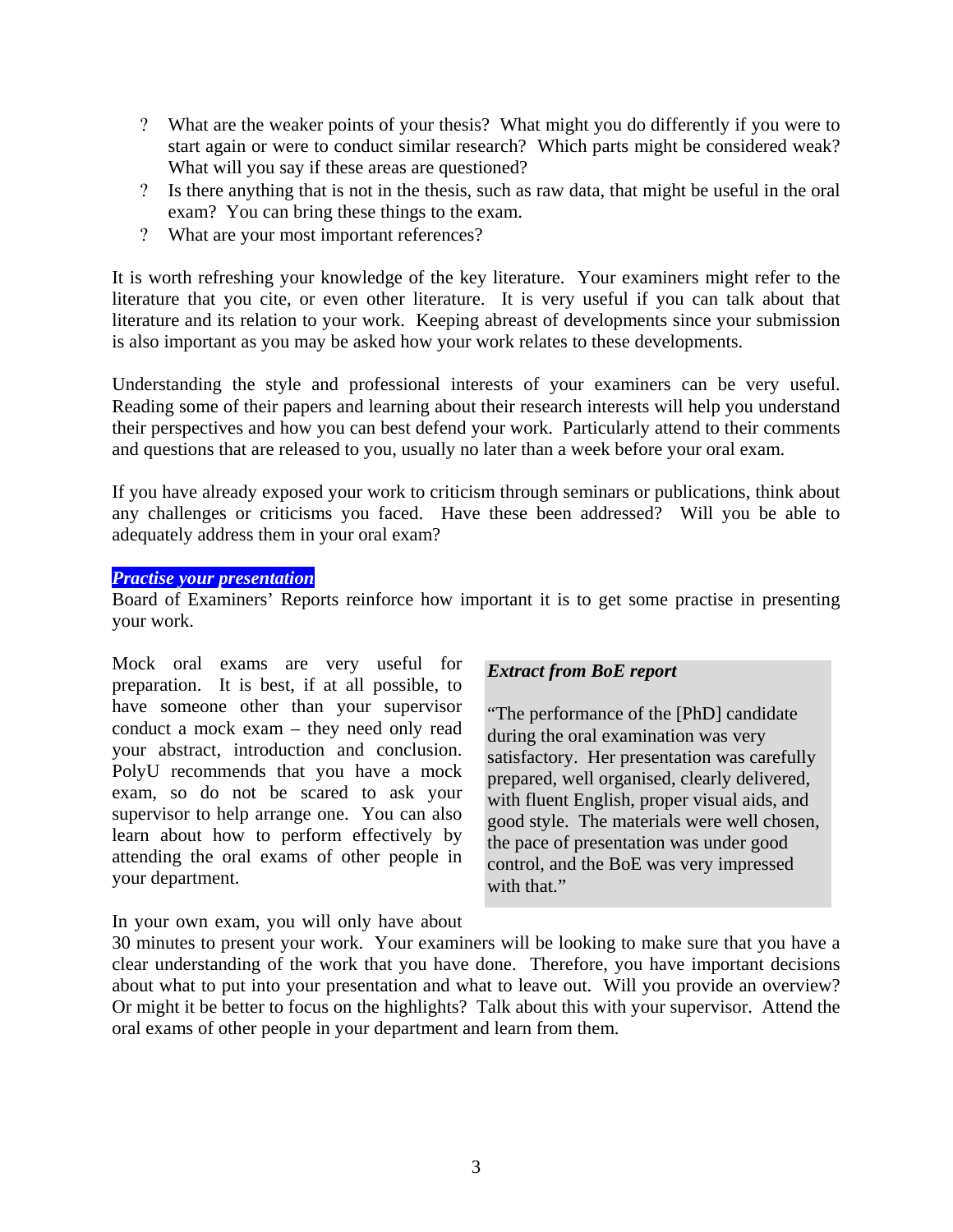If you are not confident about making an oral presentation, it is important to find out what is involved and develop your skills. There are some useful resources listed at the end of this document. Training is offered through PolyU's English Language Centre and Department of English from time to time.

#### *Anticipate questions and practise answers*

*Extract from BoE report*

"The candidate's performance is up to standard as a whole. However, his presentation skills have to be sharpened for better academic development."

It is imperative that you are able to address the particular questions from your examiners that are included in the comments that are released to you prior to your exam. While you are waiting for these, or in the case that no questions are provided, you can anticipate that your examiners will probably ask you general questions about, for example, your choice of topic and contribution. They will also ask you questions designed to test specific areas of your knowledge or about any areas of the thesis that are not clear.

These are some areas that you may be questioned in<sup>1</sup>.

- ? Why you are interested in your area of research. Why you chose to research in this area.
- ? How your work relates to and differs from other work.
- ? What work or theories your research draws from.
- ? How and why you chose your methodology and what other methodologies you considered. *Extract from BoE report*
- ? How you interpreted your data.

### ? Whether your conclusions are justifiable.

- ? What contributions you have made to your field. Whether your work is obvious.
- ? What parts of your work surprised you.
- ? Why you included a particular section, or why you did not include something.
- ? Where you would take the work next.
- ? What your publication plans are.

1

It can be useful to write some of your thoughts about these and other questions. As well as

"A few questions were asked by non-BoE members, primarily by staff members, who asked the candidate to clarify some points made in the presentation. [The candidate] handled these questions very well. It was obvious that these questions did not surprise her and she had good understanding of the questions and the related aspects of the research project. The people were satisfied with the answers of the candidate and the way she handled the questions."

practising answers in writing, practise speaking them. Think about how you would elaborate on your answers if the examiners continued to probe. You cannot predict exactly what you will be asked so you need to remain flexible with your ideas. Get some practise with a classmate who has some knowledge of your work and is willing to put questions to you, challenge your assumptions and interrupt you. All these things might happen to you in your actual exam, so prepare for them.

<sup>&</sup>lt;sup>1</sup> These draw heavily from Rugg and Petre's *The Unwritten Rules of PhD Research*.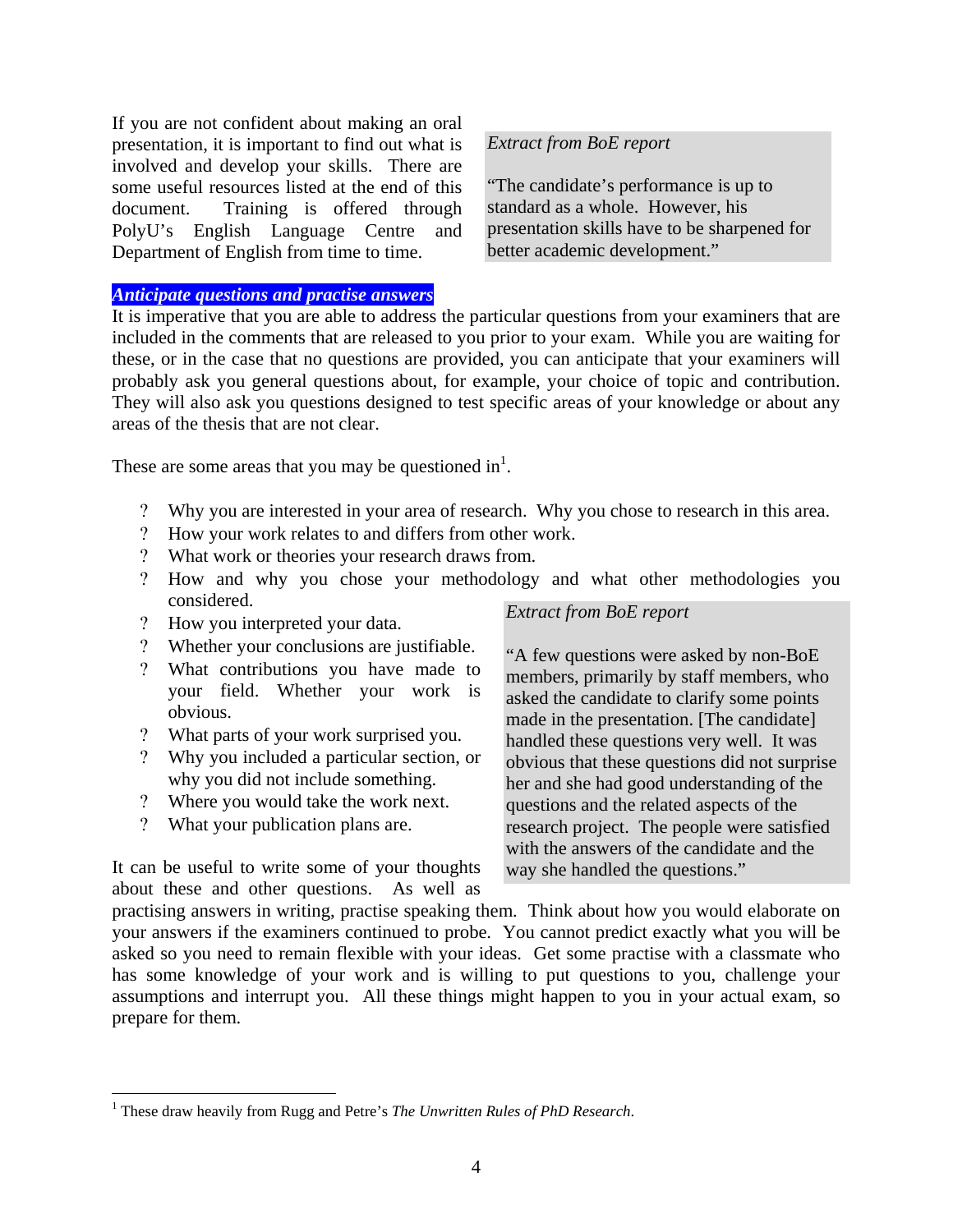#### *The day before*

The day before your oral exam, make sure you know where you have to go and the names of your examiners. Prepare everything that you need to take with you and get your clothes ready. Get a good night's sleep so you will be alert the next day.

#### **How to behave during the oral exam**

Some tips:

- \$ Be early.
- \$ Do not panic.
- \$ Show enthusiasm for your work.
- \$ Be robust, but not dogmatic, in defending your work.
- \$ Communicate well. Make eye contact, when appropriate, and listen carefully.

*Extract from BoE report* 

"He appeared nervous at the start but managed to compose himself and deliver a clear and precise presentation that reflected correctly his research work and results."

- \$ Remember to stop and think. Answers do not have to be instantaneous!
- $\mathscr Y$  If you do not understand, you can ask the examiner to repeat or rephrase the question. If you are unsure whether or not you understand correctly, you can offer your interpretation of the question to elicit confirmation or clarification. If you are still not sure how to respond to a question, do not lie or try to bluff your way through. Instead, do your best, or acknowledge that you will need to give it further consideration.

#### **After the oral exam**

Do not immediately disappear! The examiners will need to call you back to discuss any recommendations. There is no point in arguing with their recommendations during the exam. If you are unhappy with the recommendations, seek advice from your supervisor. If you are still unhappy or if you think that the process was unfair, you can lodge an appeal within a month of notification of your result. The process for complaints and appeals is outlined in Section P15 of the Research Student Handbook.

Having just finished your thesis, remember that you probably know more about your topic of research than anyone in the world. Prepare to present and talk about your research articulately and with clarity, and then go into your exam with confidence!